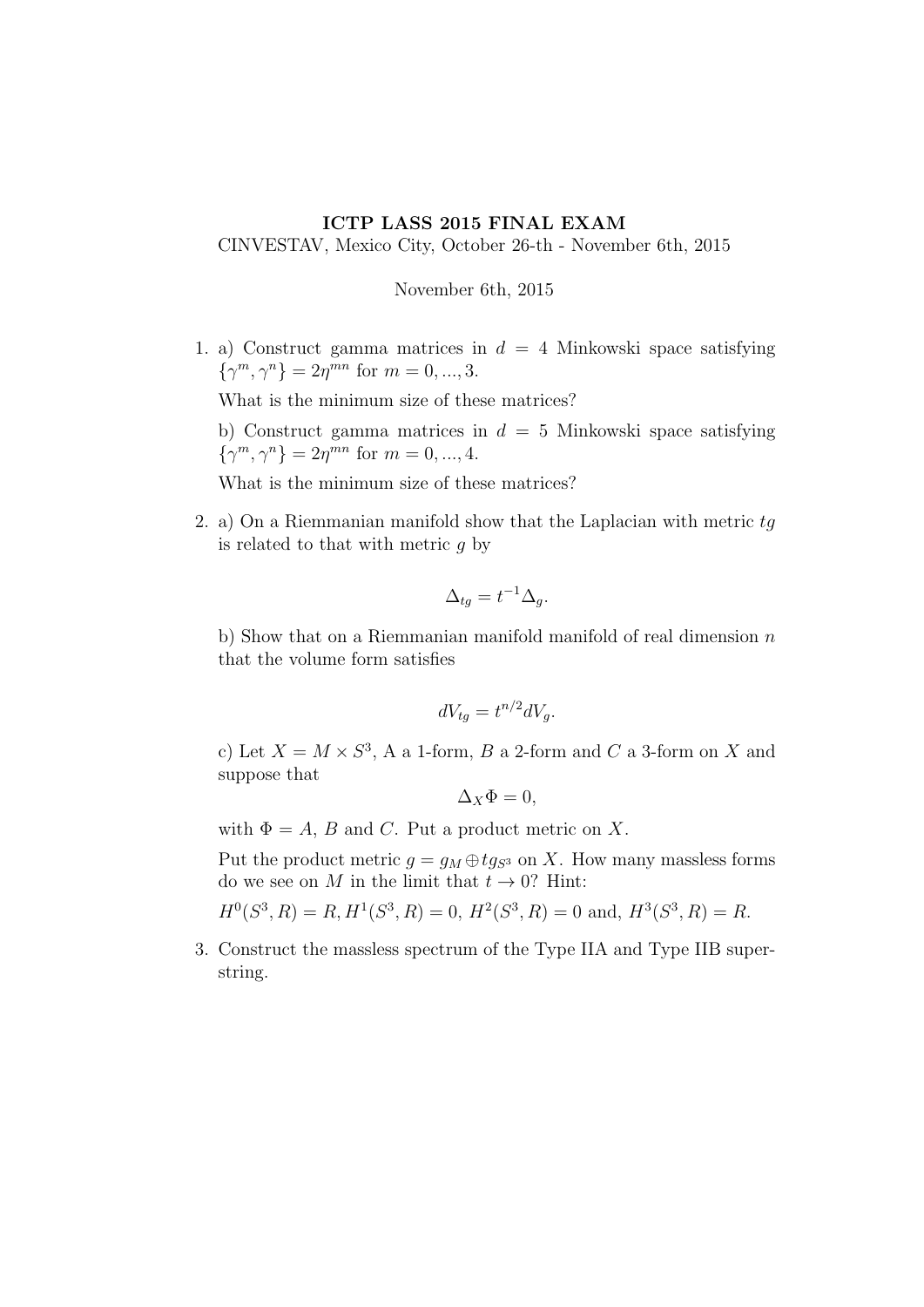## 4. • Closed Strings

Remember the mass formula we derived for closed strings compactified on a circle of radius R (in the  $x^9$  direction), for the leftand right–moving sectors:

$$
M^{2} = \frac{2}{\alpha'}(\alpha_{0}^{9})^{2} + \frac{4}{\alpha'}\left(N - \frac{1}{2}\right) , \qquad M^{2} = \frac{2}{\alpha'}(\tilde{\alpha}_{0}^{9})^{2} + \frac{4}{\alpha'}\left(\tilde{N} - \frac{1}{2}\right) ,
$$

where  $N, \tilde{N}$  are the oscillator number operators in the NS sector, n and w are integers counting momentum and winding in the  $x^9$ direction, and

$$
\alpha_0^9 = \left(\frac{n}{R} + \frac{wR}{\alpha'}\right)\sqrt{\frac{\alpha'}{2}}\ ,\qquad \tilde{\alpha}_0^9 = \left(\frac{n}{R} - \frac{wR}{\alpha'}\right)\sqrt{\frac{\alpha'}{2}}\ ,
$$

The massless  $(M^2 = 0)$  state where  $n = w = 0$  and  $N = 1/2$ , coming from acting with the oscillator mode  $\psi_{-}^{\mu}$  $\frac{\mu}{-1/2}$  corresponds (with oscillator  $\tilde{\psi}_{-1/2}^9$  acting on the right) to the  $U(1)$  Kaluza– Klein vector  $A^{\mu}(\mathbf{x})$ .

– With  $\psi_{-}^{\mu}$  $\psi_{-1/2}^{\mu}$  turned on again, show that at the special radius  $R = \sqrt{\alpha'}$ , there are two extra massless vectors appearing. These three vectors at the special radius turn out to make an  $SU(2)$  gauge symmetry.

## • Open Strings

Let's consider a sector of open string theory with  $U(2)$  Chan– Paton factors, with a Wilson line chosen such that the gauge group is broken to  $U(1) \times U(1)$  when the theory is compactified on a circle of radius  $R$  in the  $x^9$  direction. We denote a string state as  $|ij\rangle$ , where i labels one end and j labels the other, and the indices take the value either 1 or 2, corresponding to either the first  $U(1)$  or the second. As discussed, the state  $|ij\rangle$  has shifted momentum  $p^9 = \frac{n}{R} + \frac{\theta_i - \theta_j}{2\pi R}$ , and so the mass formula for the open string spectrum (in the NS sector) is:

$$
M^{2} = \left(\frac{n}{R} + \frac{\theta_{i} - \theta_{j}}{2\pi R}\right)^{2} + \frac{1}{\alpha'}\left(N - \frac{1}{2}\right),
$$

where  $N$  is the oscillator number operator and  $n$  labels the discrete Kaluza–Klein momentum in the  $x^9$  direction.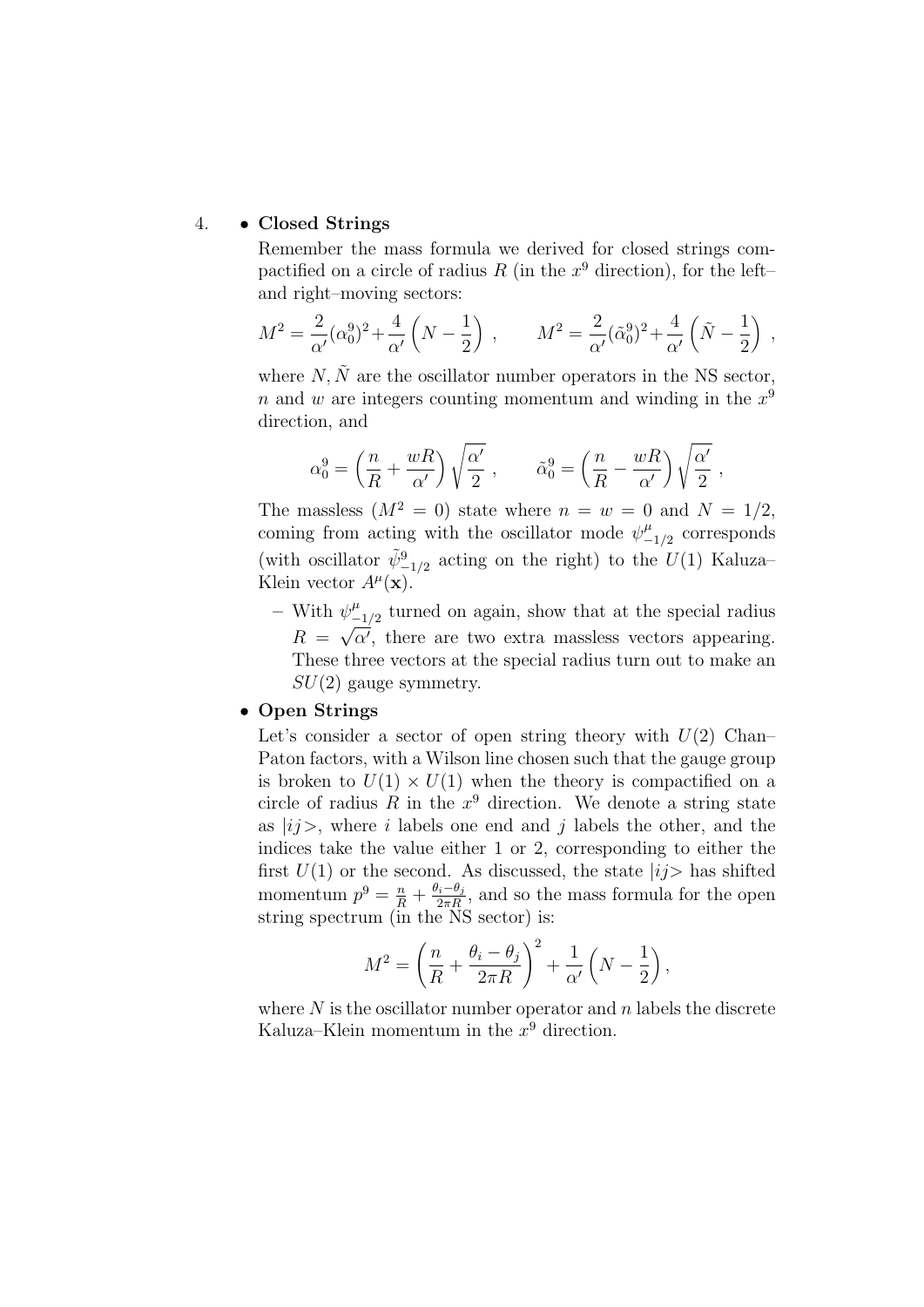- Rewrite the mass formula in terms of the dual radius  $R' =$  $\alpha'/R$  and explain, by reference to the fact that the string has tension  $T = 1/2\pi\alpha'$ , why n now has an interpretation as a winding number, and why  $\theta_iR$  labels a position of the end of the string in state i.
- Which states give massless vectors of the  $U(1) \times U(1)$ ?
- Show that when  $\theta_1 = \theta_2$ , there are two more massless vectors. This is in fact just enough to restore the  $U(2)$  gauge symmetry.
- 5. The 11-dimensional Supergravity has the following metric

$$
ds^{2} = e^{-\frac{2}{3}\phi}g_{\mu\nu}dx^{\mu}dx^{\nu} + e^{\frac{4}{3}\phi}(dx^{10} + C_{\mu}^{(0)}dx^{\mu})^{2}
$$
 (1)

where  $\mu$ ,  $\nu = 0, 1, ..., 9$  are the indices in the non-compact 10-dim. space-time and  $x^{10}$  is compactified on a circle with periodicity  $x^{10} =$  $x^{10} + 2\pi$ . The fields  $g_{\mu\nu}$ ,  $\phi$  and  $C^{(0)}_{\mu}$  are the type IIA metric, dilaton and the RR 1-form potentials respectively. The 11-dimensional theory possesses M2 and M5 branes. Determine the dependence of the tensions of these branes on IIA dilaton in the following cases:

i) M2 and M5 branes are wrapped on the  $x^{10}$  circle.

 $ii)$  the world volumes of M2 and M5 branes are entirely living in the non-compact 10-dim. space time (i.e. they do not wrap the  $x^{10}$  circle). Can you identify the resulting objects in the IIA theory?

6. Consider the following metric on  $AdS_5 \times S^5$ :

$$
ds^{2} = \frac{L^{2}}{z^{2}} \left( dr^{2} + r^{2} d\phi^{2} + dz^{2} + dx_{1}^{2} + dx_{2}^{2} \right) + L^{2} d\Omega_{5}^{2},
$$
 (2)

where  $d\Omega_5^2$  denotes the standard metric on the round  $S^5$ .

(a) Assuming that the world sheet coordinates are identified with  $(r, \phi)$ , show that the action of the Nambu-Goto string describing an embedding determined by  $z = z(r)$  can be written as:

$$
S_{NG} = \frac{L^2}{2\pi\alpha'} \int dr d\phi \frac{r}{z^2} \sqrt{1 + (z')^2},\tag{3}
$$

where  $z' = \frac{dz(r)}{dr}$ .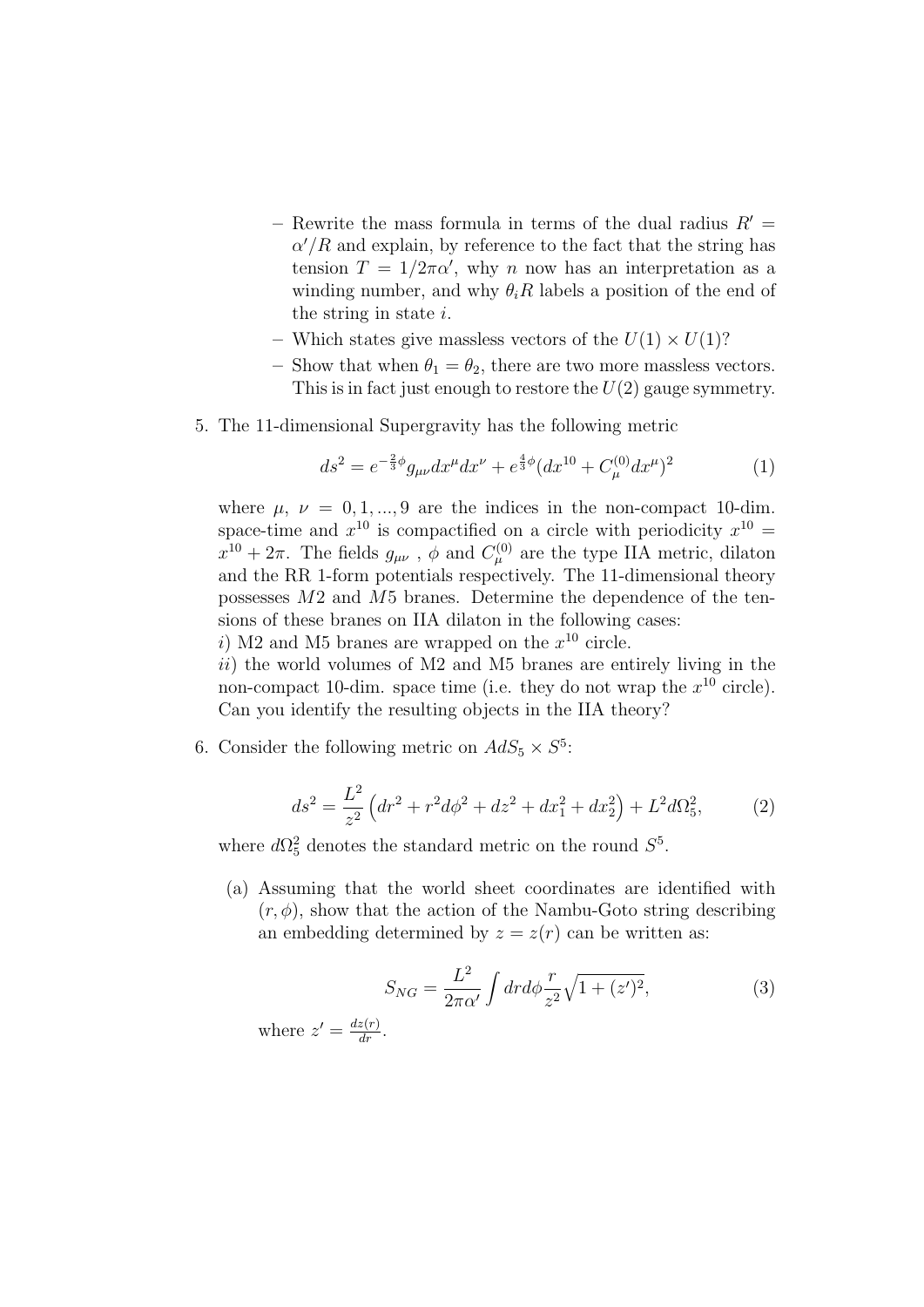(b) A solution satisfying the boundary conditions corresponding to a circular Wilson loop or radius a at the boundary  $(z = 0)$  is given by √

$$
z^2 = \sqrt{a^2 - r^2}.\tag{4}
$$

Evaluate the action for this solution using a cutoff  $z \geq \epsilon$  and show that the answer is √ √

$$
S = -\sqrt{\lambda} + \sqrt{\lambda} \frac{a}{\epsilon},\tag{5}
$$

where  $\sqrt{\lambda} = L^2/\alpha'$ .

7. See adjoint problems.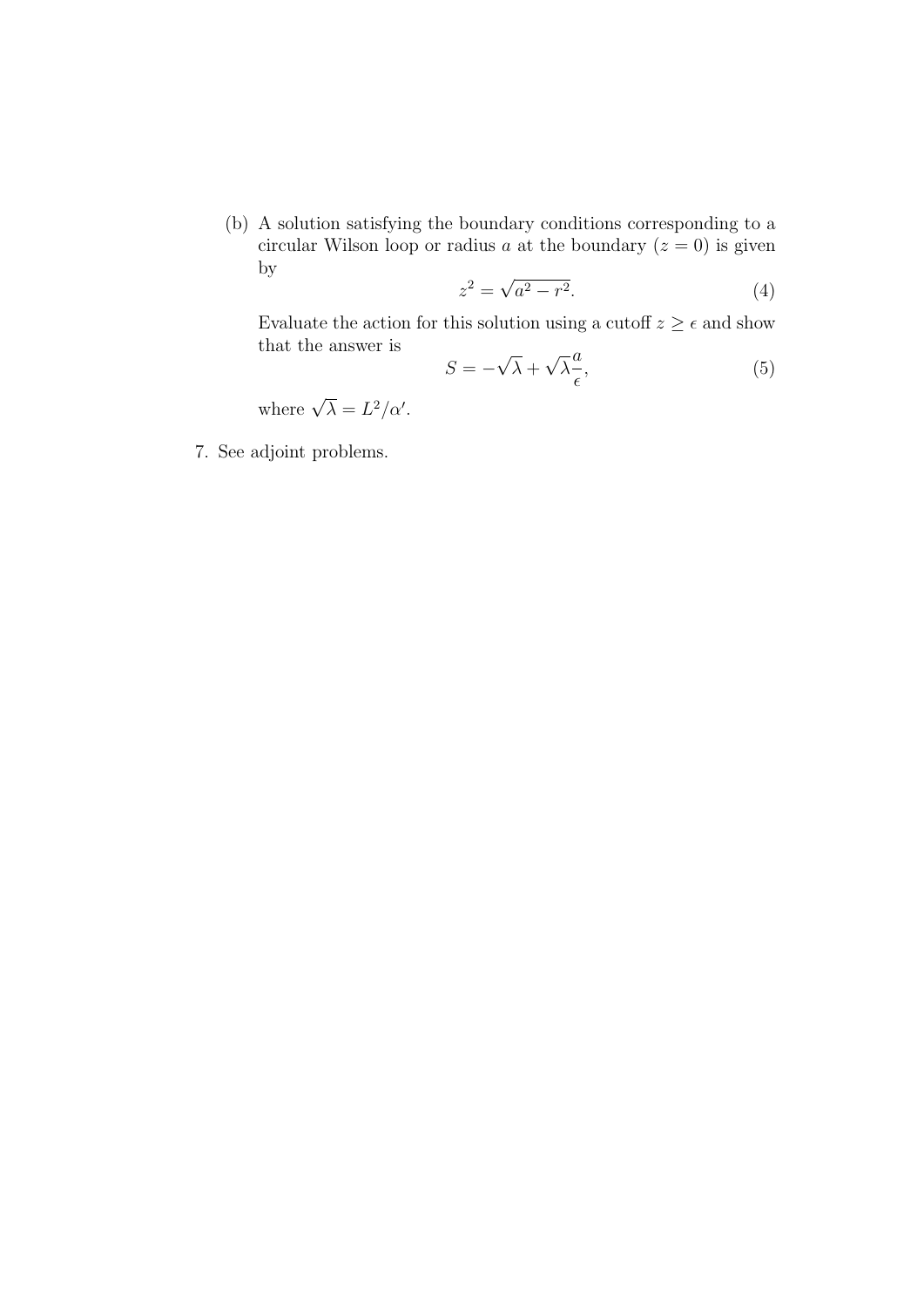**Problem 14.5** Counting states in heterotic  $SO(32)$  string theory.

In heterotic (closed) string theory the right-moving part of the theory is that of an open superstring. It has an NS sector whose states are built with oscillators  $\alpha_{-n}^{I}$  and  $b_{-r}^{I}$  acting on the NS vacuum. It also has an R sector whose states are built with oscillators  $\alpha_{-n}^{I}$  and  $d_{-n}^I$  acting on the R ground states. The index I runs over 8 values. The standard GSO projection down to  $NS+$  and  $R-$  applies.

The left-moving part of the theory is that of a peculiar bosonic open string. The 24 transverse coordinates split into eight bosonic coordinates  $X<sup>I</sup>$  with oscillators  $\bar{\alpha}_{-n}^{I}$  and 16 peculiar bosonic coordinates. A surprising fact of two-dimensional physics allows us to replace these 16 coordinates by 32 two-dimensional left-moving fermion fields  $\lambda^A$ , with  $A = 1, 2, ..., 32$ . The (anticommuting) fermion fields  $\lambda^A$  imply that the left-moving part of the theory also has NS' and R' sectors, denoted with primes to differentiate them from the standard NS and R sectors of the open superstring.

The left NS' sector is built with oscillators  $\bar{\alpha}_{-n}^I$  and  $\lambda_{-n}^A$  acting on the vacuum  $|NS'\rangle_L$ , declared to have  $(-1)^{F_L} = +1$ :

$$
(-1)^{F_L} |NS'\rangle_L = + |NS'\rangle_L.
$$

The *naive* mass formula in this sector is

$$
\alpha'M_L^2 = \frac{1}{2} \sum_{n \neq 0} \bar{\alpha}_{-n}^I \bar{\alpha}_n^I + \frac{1}{2} \sum_{r \in \mathbb{Z} + \frac{1}{2}} r \lambda_{-r}^A \lambda_r^A.
$$

The left R' sector is built with oscillators  $\bar{\alpha}_{-n}^{I}$  and  $\lambda_{-n}^{A}$  acting on a set of R' ground states. The naive mass formula in this sector is

$$
\alpha'M_L^2=\frac{1}{2}\sum_{n\neq 0}\Bigl(\bar{\alpha}_{-n}^I\bar{\alpha}_n^I+n\lambda_{-n}^A\lambda_n^A\Bigr).
$$

Momentum labels are not needed in this problem so they are omitted throughout.

(a) Consider the left NS' sector. Write the precise mass-squared formula with normalordered oscillators and the appropriate normal-ordering constant. The GSO projection here keeps the states with  $(-1)^{F_L} = +1$ ; this defines the left NS<sup>'</sup>+ sector. Write